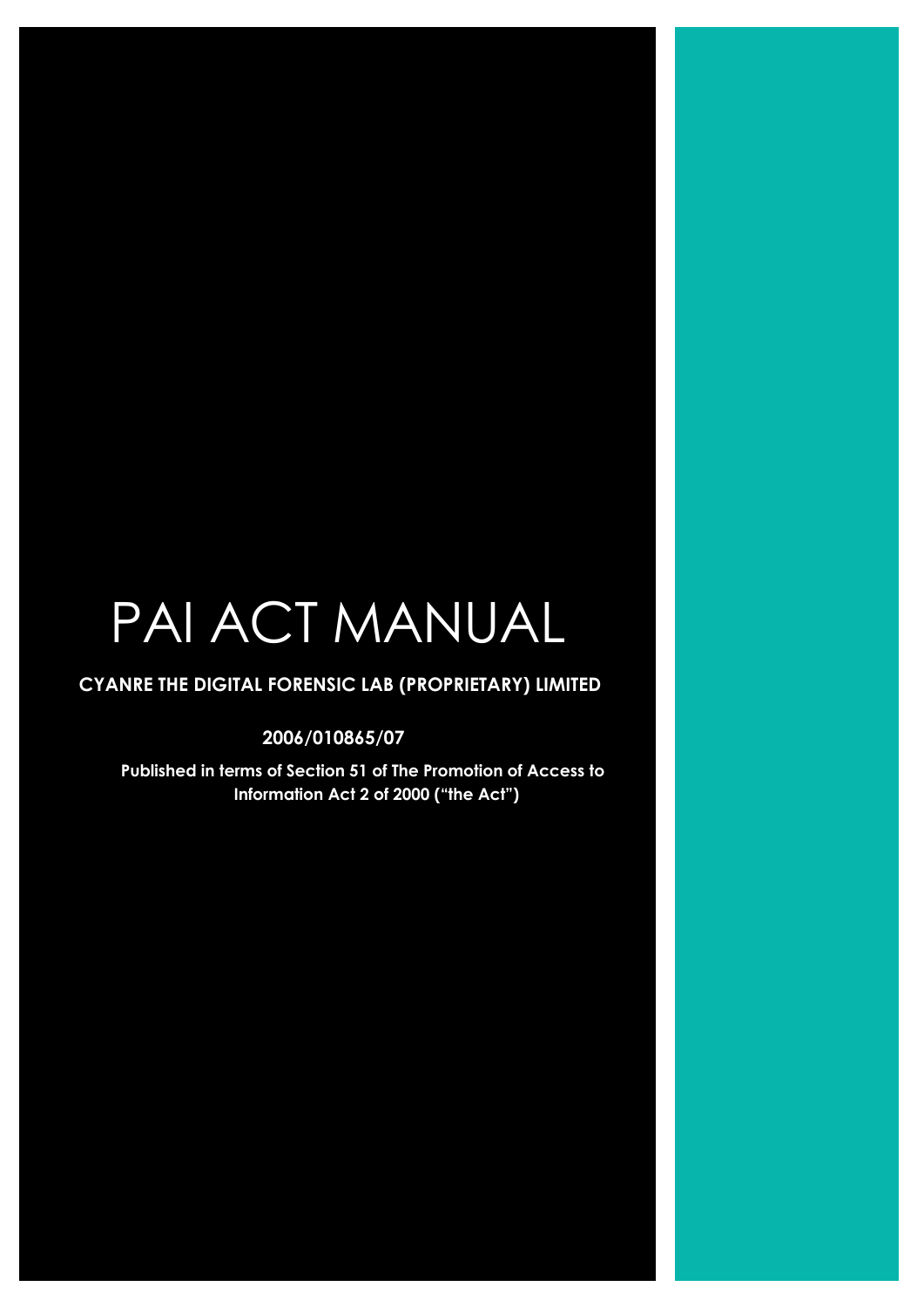

# **INDEX**

| 4. |                                                                                              |
|----|----------------------------------------------------------------------------------------------|
|    | 5. Guide To The Promotion Of Access To Information Act 2 Of 2000 (Section 51(1)(b) read with |
|    |                                                                                              |
|    | 6. Automatic Disclosure - Categories Of Records Available Without Having To Request Access   |
|    |                                                                                              |
|    |                                                                                              |
|    |                                                                                              |
|    |                                                                                              |
|    |                                                                                              |
|    |                                                                                              |
|    |                                                                                              |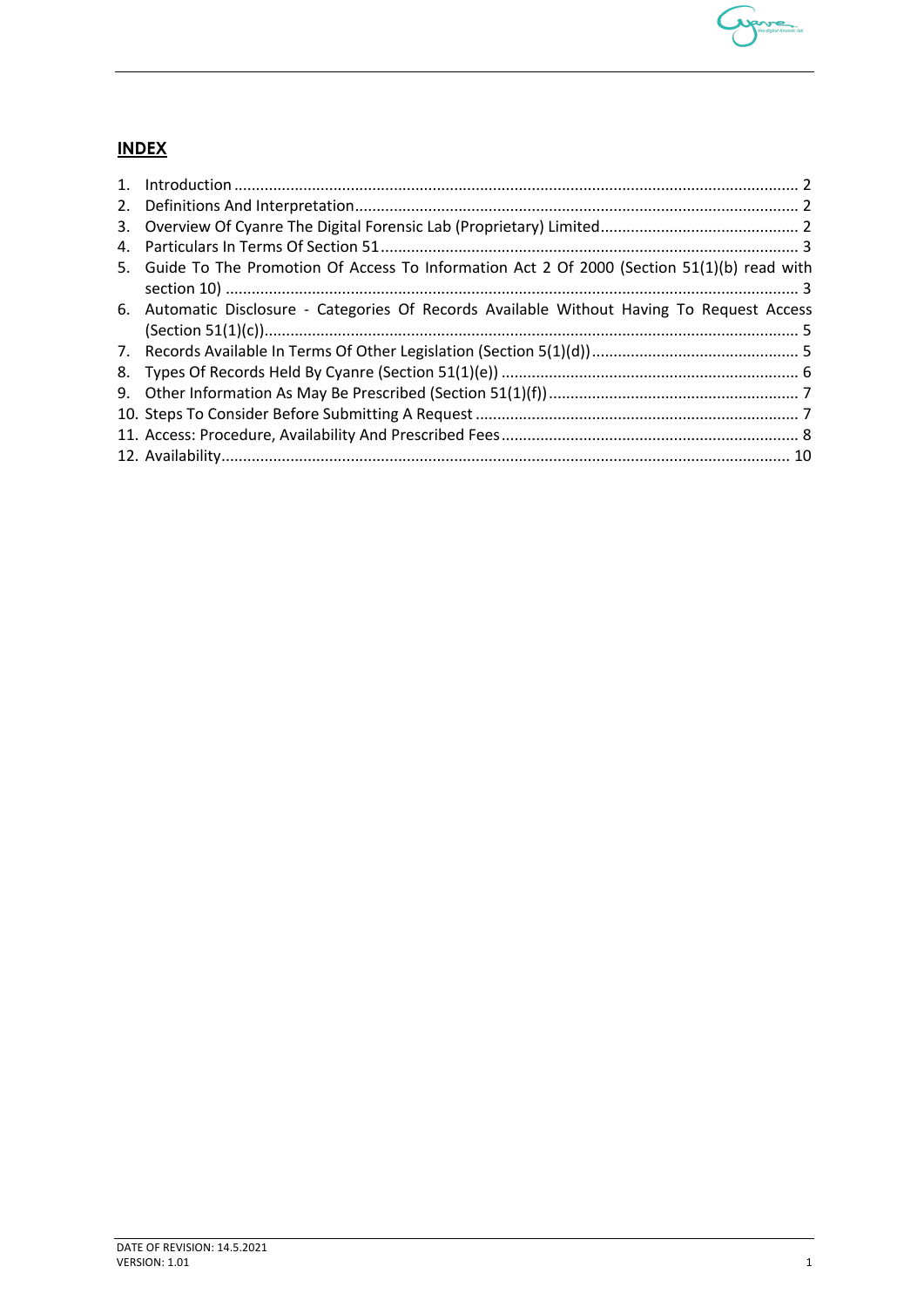

# **1. Introduction**

This information manual ("Manual") provides an outline of the types of records held by Cyanre The Digital Forensic Lab (Pty) Ltd ("Cyanre", "Company") and explains how one may submit Requests for access to these records in terms of the Promotion of Access to Information Act 2 of 2000 ("PAI Act", "Act").

This Manual has been prepared in accordance with Section 51 of the Act, giving effect to everyone's constitutional right of having access to information held by private sector bodies (i.e. companies) or public bodies (i.e. Government institutions) where such access is needed for the exercise and/ or protection of the Requester's rights; this Manual aims to facilitate Requests for access to the relevant or applicable records.

# **2. Definitions And Interpretation**

- 2.1. Unless the context clearly indicates otherwise, the following terms shall have the meanings assigned to them hereunder -
	- 2.1.1. "**Cyanre**" means Cyanre The Digital Forensic Lab (Proprietary) Limited as more fully described in Overview, hereunder;
	- 2.1.2. **"Information Officer"** means the person acting on behalf of Cyanre and discharging the duties and responsibilities assigned to the head of Cyanre by the Act. The Information Officer is duly authorised to act as such, with such authorisation having been confirmed by the head of Cyanre in writing;
	- 2.1.3. "**Manual**" means this manual published in compliance with Section 51 of the Act;
	- 2.1.4. "**PAI Act**" means the Promotion of Access to Information Act 2 of 2000, as amended from time to time;
	- 2.1.5. "**Record**" means any recorded information, regardless of form or medium, which is in the possession or under the control of Cyanre, irrespective of whether or not it was created by Cyanre;
	- 2.1.6. "**Request**" means a Request for access to a Record held by Cyanre;
	- 2.1.7. "**Requester**" means any person, including a public body or an official thereof, making a Request for access to a Record held by Cyanre and includes any person acting on behalf of that person;
	- 2.1.8. "**SAHRC**" means the South African Human Rights Commission; and
	- 2.1.9. "**SARS**" means the South African Revenue Service.
- 2.2. Unless a contrary intention clearly appears, words signifying:
	- 2.2.1. the singular includes the plural and vice versa;
	- 2.2.2. any one gender includes the other genders and vice versa; and
	- 2.2.3. natural persons include juristic persons.
- 2.3. Unless otherwise stated, terms defined in the Act shall have the same meaning in this Manual.

# **3. Overview Of Cyanre The Digital Forensic Lab (Proprietary) Limited**

- 3.1. Cyanre The Digital Forensic Lab (Proprietary) Limited is a private company incorporated in terms of the company laws of the Republic of South Africa. Cyanre is a leading provider of digital and forensic services. Cyanre delivers state of the art cyber forensic services, IT risk management, data recovery and electronic discovery through software technologies and procedures that exceed conformities of major law enforcement agencies across the globe.
- 3.2. Services provided include:
	- 3.2.1. Digital Forensics and Investigations
	- 3.2.1.1. Computer Forensics
	- 3.2.1.2. Mobile Forensics
	- 3.2.1.3. Forensic Investigations
	- 3.2.1.4. Forensic Training
		- 3.2.2. Managed Security Services
	- 3.2.2.1. Assessments
	- 3.2.2.2. Information Security Operations Centre (ISOC)
	- 3.2.2.3. Censored Material
	- 3.2.2.4. Rapid Response Services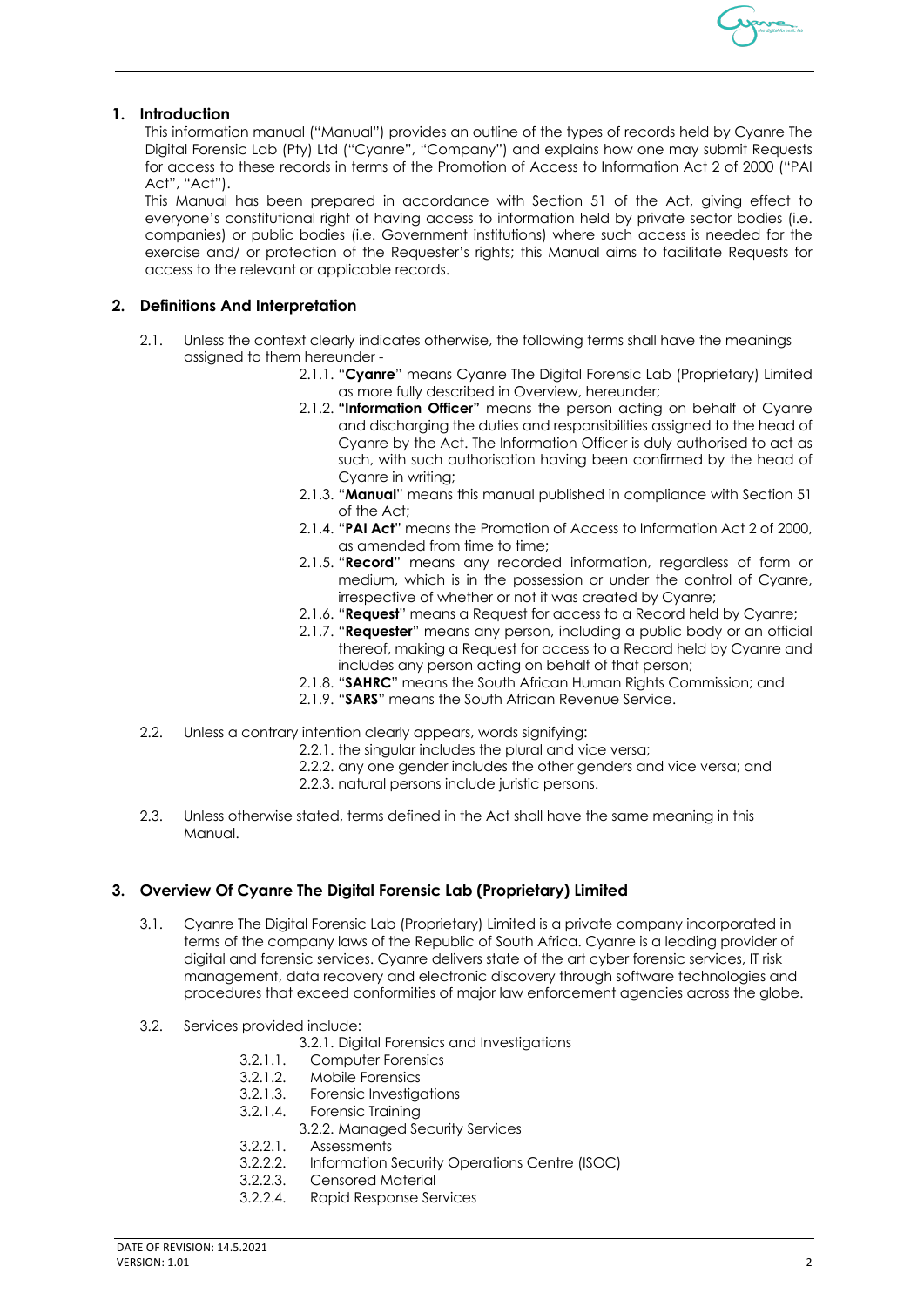

- 3.2.2.5. Internet & Email
- 3.2.2.6. IT Policies
- 3.2.2.7. Spyware/ Malware
- 3.2.2.8. Consulting
	- 3.2.3. Data Recovery Services
- 3.2.3.1. Recovering of data from electronic devices 3.2.4. E-Discovery
- 3.2.4.1. Identification of Relevant Data Sources
- 3.2.4.2. Collection and Preservation of Data Sources<br>3.2.4.3. Processing. Duplication and Extraction
- 3.2.4.3. Processing, Duplication and Extraction
- 3.2.4.4. Review and Analysis of Relevant Data
- 3.2.4.5. Reporting and Disclosure

# **4. Particulars In Terms Of Section 51**

4.1. Company Contact Details (Section 51(1)(a)): Full Name: Cyanre The Digital Forensic Lab (Proprietary) Limited

| <b>Physical Address:</b> | Unit 5, Norma Jean Square<br>244 Jean Avenue |  |  |  |  |
|--------------------------|----------------------------------------------|--|--|--|--|
|                          | Centurion                                    |  |  |  |  |
|                          | Gauteng                                      |  |  |  |  |
|                          | 0157                                         |  |  |  |  |

| Postal Address:   | P.O. Box 10312            |  |  |  |  |  |
|-------------------|---------------------------|--|--|--|--|--|
|                   | Centurion                 |  |  |  |  |  |
|                   | Gauteng                   |  |  |  |  |  |
|                   | 0046                      |  |  |  |  |  |
| Telephone Number: | +27 12 664 0066           |  |  |  |  |  |
| E-mail:           | info@cyanre.co.za         |  |  |  |  |  |
| Website:          | https://www.cyanre.co.za/ |  |  |  |  |  |

4.2. Contact details of Designated Information Officer (Section 51(1)(a)): Designated Information Officer: DANNY MYBURGH

| <b>Physical Address:</b> | Unit 5, Norma Jean Square<br>244 Jean Avenue<br>Centurion |
|--------------------------|-----------------------------------------------------------|
|                          | Gauteng                                                   |
|                          | 0157                                                      |
| Postal Address:          | P.O. Box 10312                                            |
|                          | Centurion                                                 |
|                          | Gauteng                                                   |
|                          | 0046                                                      |
| Telephone Number:        | +27 12 664 0066                                           |
| F-mail <sup>.</sup>      | danny@cyanre.co.za                                        |

# **5. Guide To The Promotion Of Access To Information Act 2 Of 2000 (Section 51(1)(b) read with section 10)**

5.1. In terms of the Act, a Requester may be granted access to records held by a private body. This access is subject to the records being required for the exercise or protection of any right. Should a public body lodge a complaint, in order to receive access, the public body must be acting in the public interest.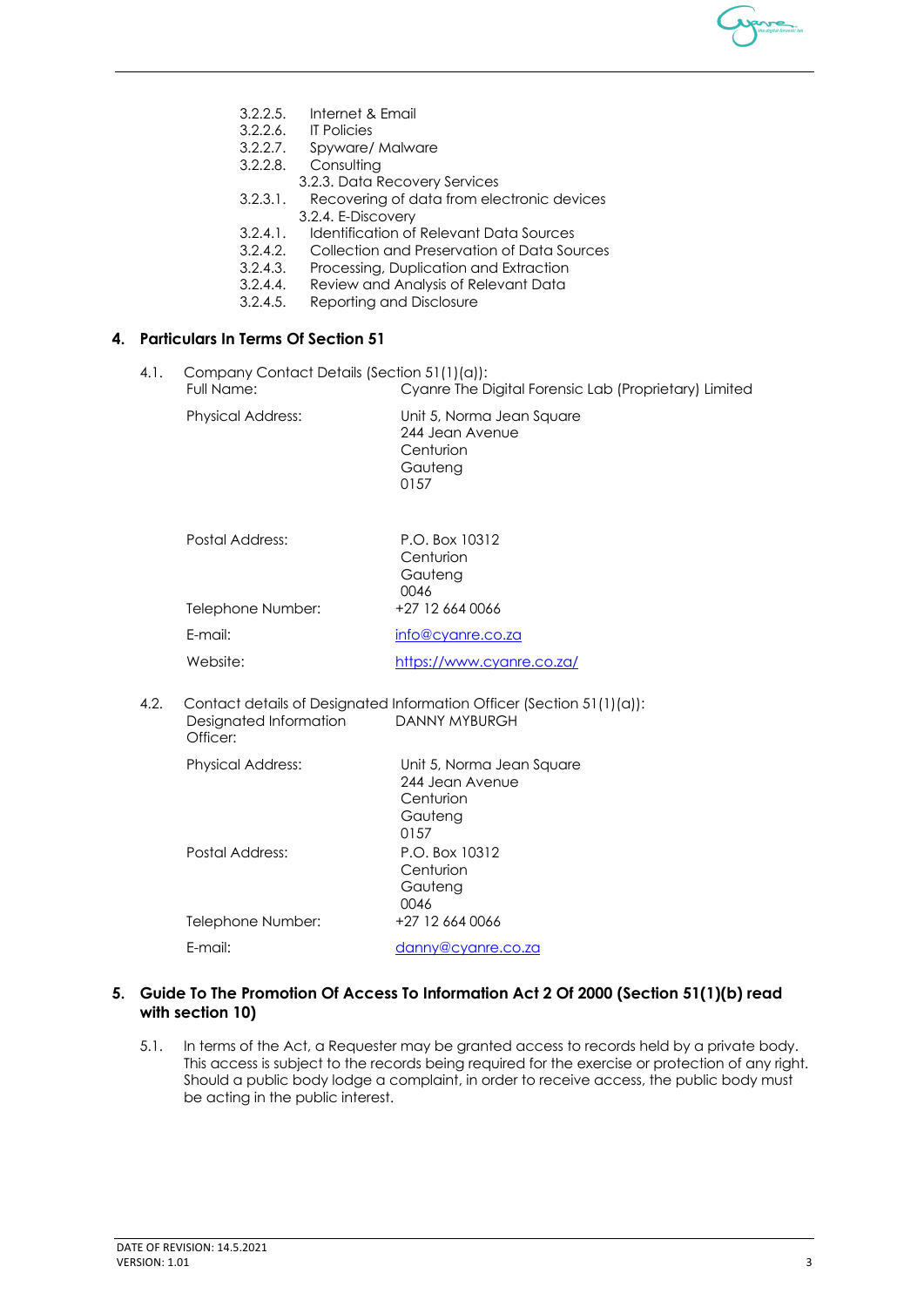

- 5.2. In terms of section 10 of the Act, the South African Human Rights Commission (SAHRC) compiled an Information Guide ("Guide"), containing information for the purposes of exercising your Constitutional rights. The Guide is set out in an easy to understand form to assist Requesters with exercising any right contemplated in the Act. Requesters are referred to this guide which is available on the SAHRC's website at: http://www.sahrc.org.za. It describes, in each official language:
- 5.2.1. What the objectives of the Act are.
- 5.2.2. The details of the private body.
- 5.2.3. The process that needs to be followed in order to make a Request.
- 5.2.4. How to get copies of the Guide at no charge.
- 5.2.5. How to get access to the manual of a private body.
- 5.2.6. All the remedies available in law to you.
- 5.2.7. SAHRC contact details:

| Postal Address:          | Private Bag<br>2700<br>Houghton<br>Johannesburg<br>2041                                                    |
|--------------------------|------------------------------------------------------------------------------------------------------------|
| <b>Physical Address:</b> | 2nd Floor<br><b>Braampark</b><br>Forum 3<br>33 Hoofd Street<br><b>Braamfontein</b><br>Johannesburg<br>2001 |
| Tel Number:              | +27 11 877 3600 (Switchboard)<br>+27 11 877 3750 (Gauteng Office)<br>+27 11 877 3803                       |
| Fax Number:              | +27 (0) 11 403 0668 (Gauteng Office)<br>+27 (0) 11 403 0625                                                |
| $F$ -mail:               | section51.paia@sahrc.org.za                                                                                |
| Website:                 | http://www.sahrc.org.za                                                                                    |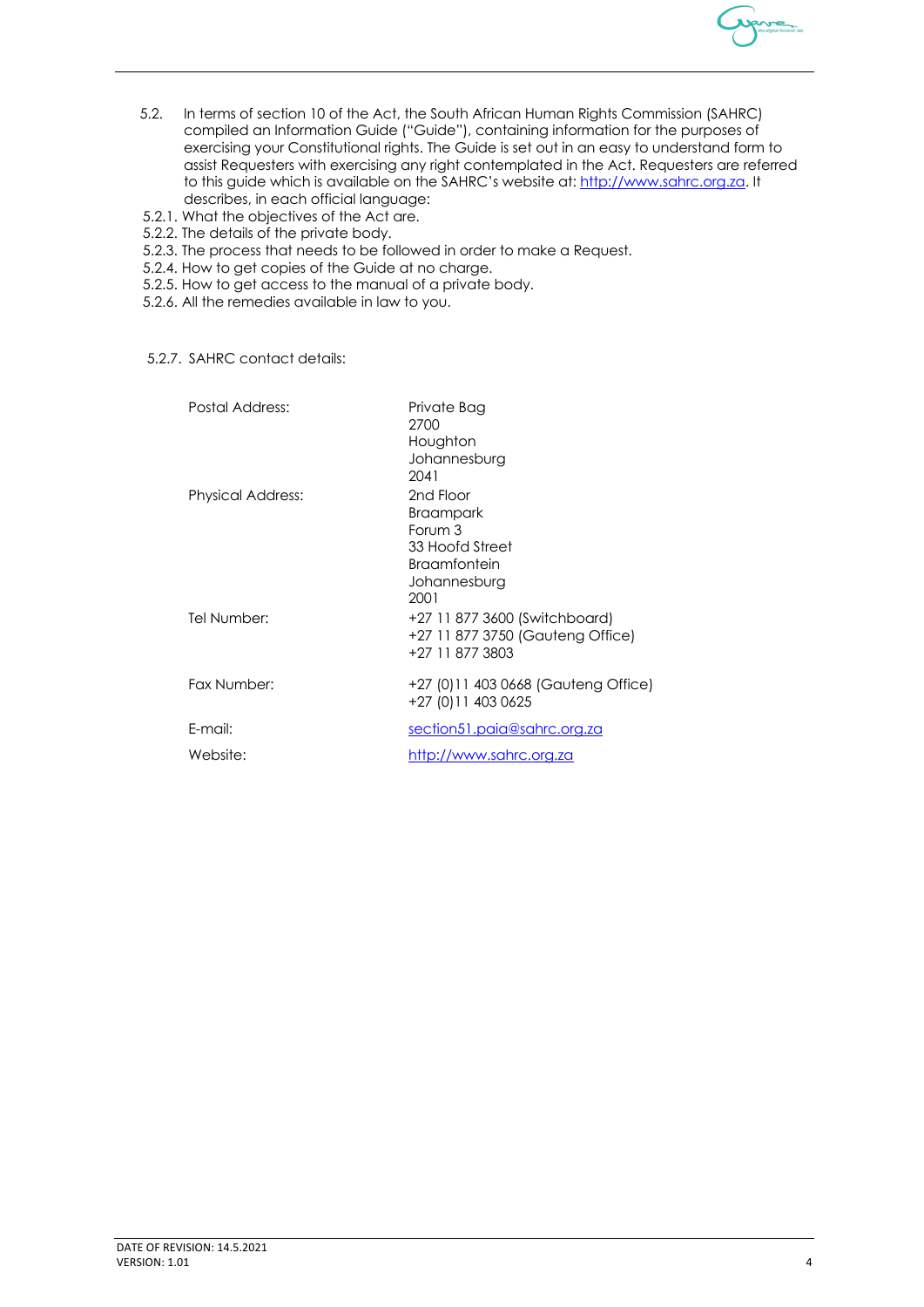

# **6. Automatic Disclosure - Categories Of Records Available Without Having To Request Access (Section 51(1)(c))**

Records that are automatically available to the public are:

- 6.1. All records of Cyanre lodged in terms of government requirements with various statutory bodies, including the Registrar of Companies, and the Registrar of Deeds.
- 6.2. All records in booklets, brochures, pamphlets, and magazines (if any) published by Cyanre or any of its agents or representatives for distribution to the public relating Cyanre services.
- 6.3. All records on Cyanre's website https://www.cyanre.co.za/.

# **7. Records Available In Terms Of Other Legislation (Section 5(1)(d))**

Cyanre is required to keep particular records, in terms of certain statutes. Insofar as may be applicable, Cyanre keeps records of information to the extent required in terms of the following legislation, as amended, and codes of best business practice:

- 7.1. Constitution of South Africa Act 108 of 1996.
- 7.2. Consumer Protection Act 68 of 2008.
- 7.3. Corporate Laws Amendment Act 24 of 2006.
- 7.4. Electronic Communications & Transactions Act 25 of 2002.
- 7.5. Employment Equity Act 55 of 1998.
- 7.6. Employment Equity Regulations of 2006.
- 7.7. Financial Advisory and Intermediary Services Act 37 of 2002.
- 7.8. Financial Intelligence Centre Act 38 of 2001.
- 7.9. Income Tax Act 58 of 1962.
- 7.10. King IV Report on Corporate Governance.
- 7.11. Labour Relations Act 66 of 1995.
- 7.12. National Credit Act 34 of 2005.
- 7.13. Prevention and Combating of Corruption Activities Act 12 of 2004.
- 7.14. Prevention of Organised Crime Act 121 of 1998.
- 7.15. Promotion of Access to Information Act 2 of 2000.
- 7.16. Protected Disclosures Act 26 of 2000.
- 7.17. Protection of Constitutional Democracy Against Terrorism and Related Activities Act 33 of  $2004$
- 7.18. Protection of Personal Information Act 4 of 2013.
- 7.19. Regulation of Interception of Communications and Provision of Communication-Related Information Act Revenue Laws Amendment Act 45 of 2003.
- 7.20. Skills Development Act 97 of 1998.
- 7.21. Skills Development Levies Act 9 of 1999.
- 7.22. Tax Administration Act 28 of 2011.
- 7.23. Unemployment Contributions Act 4 of 2002.
- 7.24. Unemployment Insurance Act 63 of 2001.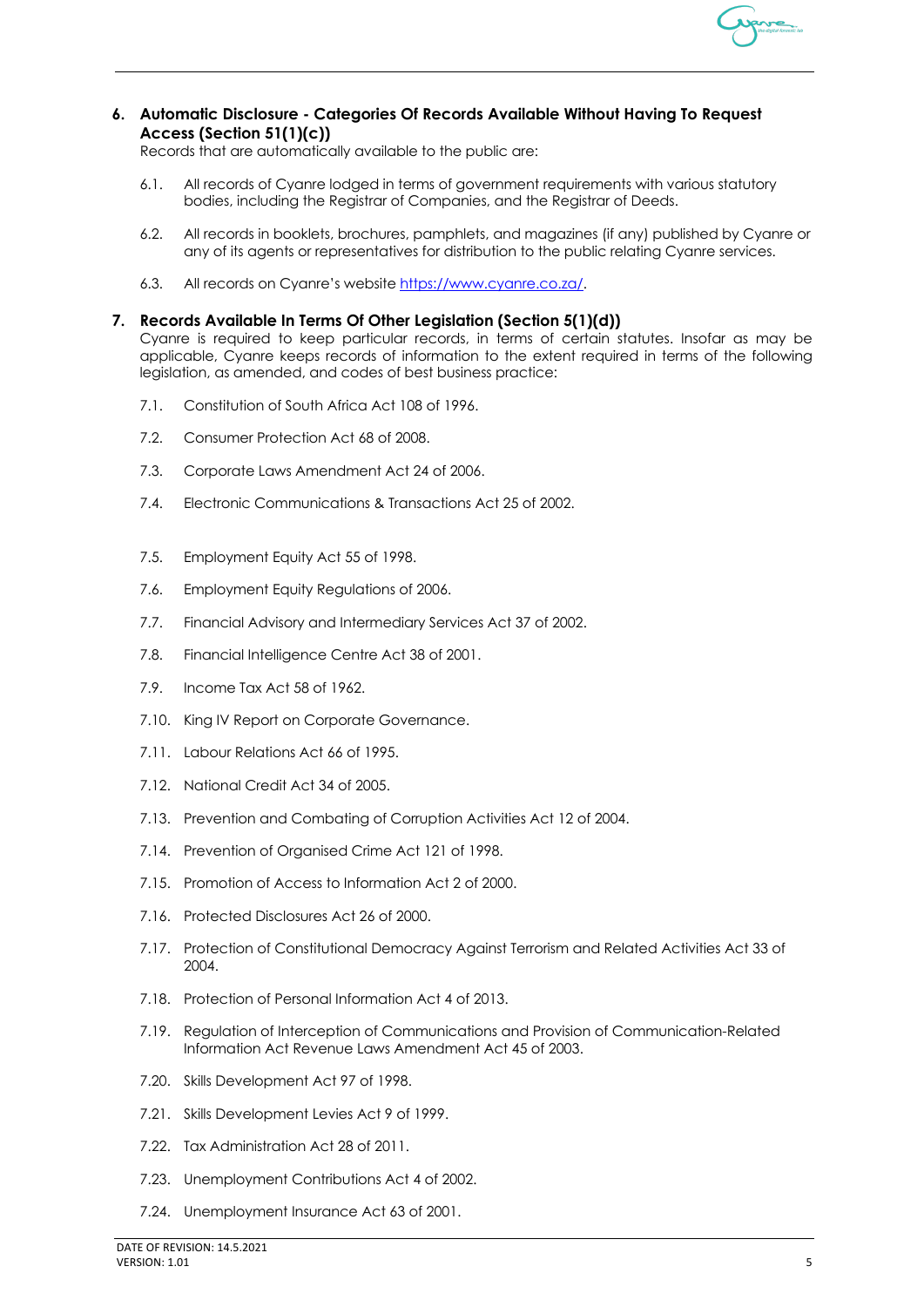

7.25. Value-Added Tax Act 89 of 1991.

Information and records held by Cyanre in terms of any of the abovementioned legislation will be made available in terms of the provisions of the relevant legislation, but without prejudice to the provisions of the Promotion of Access to Information Act.

# **8. Types Of Records Held By Cyanre (Section 51(1)(e))**

Cyanre maintains records on the following categories and subject matters. **Please note** that recording a category or subject matter in this Manual does not imply that a Request for access to such records would be granted. All Requests for access will be evaluated on a case by case basis in accordance with the provisions of the Act. Please further note that the below listed records are not exhaustive.

- 8.1. Personnel Documents and Records.
	- 8.1.1. "*Personnel*" refers to any person who works for or provides services to or on behalf of the Company, and receives or is entitled to receive remuneration and any other person who assists in carrying out or conducting the business of the Company. This includes, without limitation, directors (executive and non-executive), all permanent, temporary and part-time staff, as well as contract workers.
	- 8.1.2. Personal information relating to past, present and prospective personnel. "Personal information", as defined in the Act means, information about an identifiable individual, including, but not limited  $t \circ$
	- 8.1.2.1. information relating to race, gender, sex, pregnancy, marital status, national, ethnic or social origin, colour, sexual orientation, age, physical or mental health, well-being, disability, religion, conscience, belief, culture, language and birth of the individual;
	- 8.1.2.2. information relating to the education or the medical, criminal or employment history of the individual or information relating to financial transactions in which the individual has been involved;
	- 8.1.2.3. any identifying number, symbol or other particular assigned to the individual;
	- 8.1.2.4. the address, fingerprints or blood type of the individual;
	- 8.1.2.5. the personal opinions, views or preferences of the individual, except where they are about another individual or about a proposal for a grant, an award or a prize to be made to another individual;
	- 8.1.2.6. records provided by third parties relating to personnel;
	- 8.1.2.7. records relating to conditions of employment;
	- 8.1.2.8. records relating to personnel-related contracts and quasi-legal records;
	- 8.1.2.9. records containing the results of internal evaluations;
	- 8.1.2.10. correspondence relating to personnel;
	- 8.1.2.11. disciplinary records;
	- 8.1.2.12. records of salaries paid, other remuneration and benefits as they relate to al past, present and prospective personnel;
	- 8.1.2.13. SETA records;
	- 8.1.2.14. records embodying codes of conduct and policies and procedures relating to personnel;
	- 8.1.2.15. leave records;
	- 8.1.2.16. Pension Fund records;
	- 8.1.2.17. Provident Fund records; and
	- 8.1.2.18. IRP5's.
- 8.2. Client Related Records.
	- 8.2.1. A "client" refers to any natural or juristic entity that receives services from the Company. These records include but are not limited to:
	- 8.2.1.1. Records provided by clients in respect of their business and in terms of the contractual arrangements between the Company and clients.
	- 8.2.1.2. Records generated by or within the Company related to its clients, including transactional records.
	- 8.2.1.3. Records pertaining to third party information provided by clients.
	- 8.2.1.4. Records provided by third parties in the course of doing business with the Company.
- 8.3. Statutory Company Records/ Corporate Records.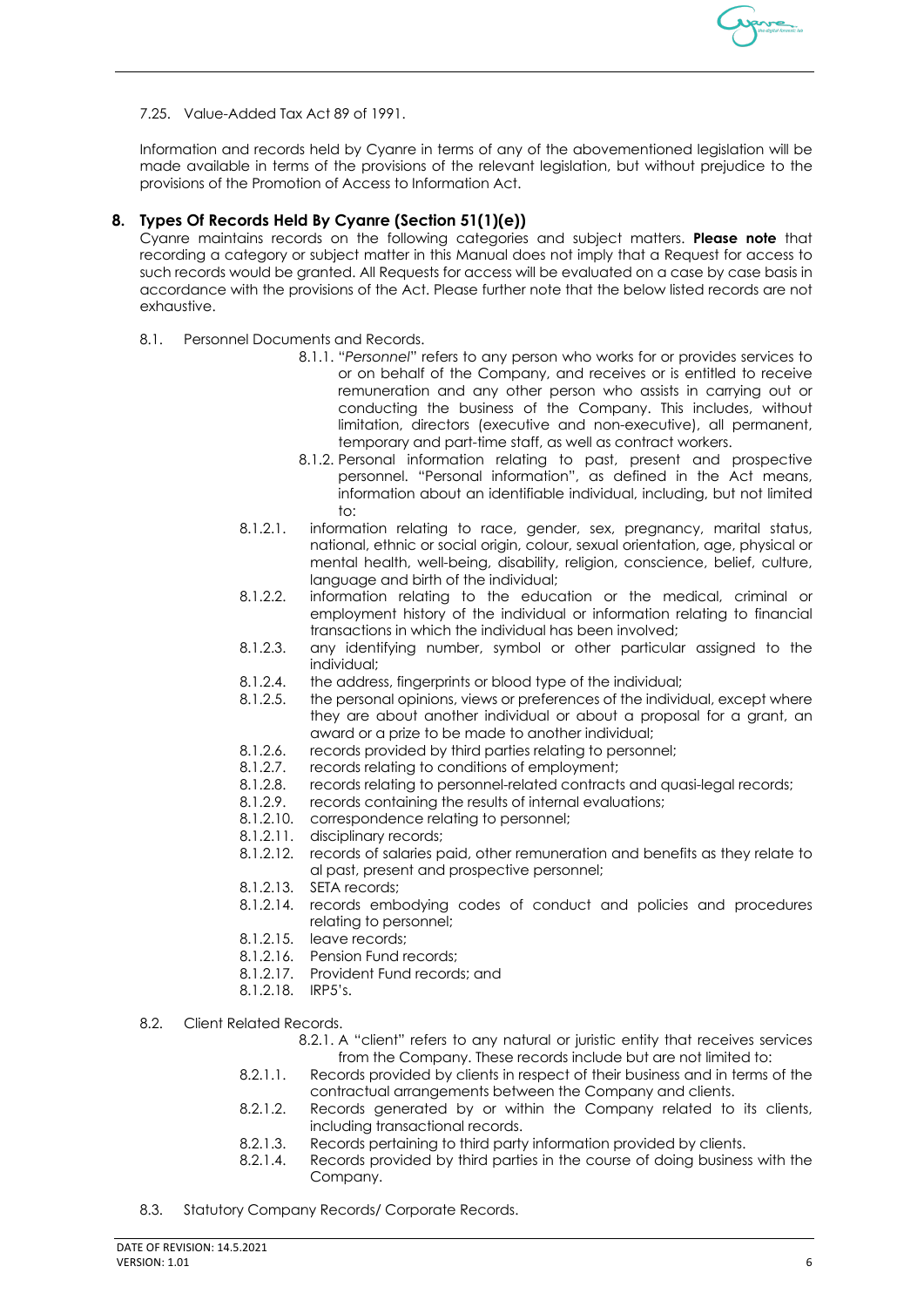

- 8.3.1. Minutes of executive and other decision making operational bodies.
- 8.3.2. Documents of Incorporation.
- 8.3.3. Memorandum and Articles of Association.
- 8.3.4. Minutes of Board of Directors' Meetings and Board sub-committee Meetings.
- 8.3.5. Share Register and other Statutory Registers.
- 8.3.6. Delegations of authority.
- 8.3.7. Other statutory documents of a legal and commercial nature.
- 8.4. Other Company Records.
	- 8.4.1. Documents relating to the operational, commercial and financial interests of the Company.
	- 8.4.2. Commercial and other legal contracts or agreements.
	- 8.4.3. Client and other data bases.
	- 8.4.4. Information on existing and past litigation.
	- 8.4.5. Trade Mark and Intellectual Property applications and information.
	- 8.4.6. Administrative Information.
	- 8.4.7. Licenses.
	- 8.4.8. Human Resources Information.

8.4.9. Insurance Policies.

- 8.4.10. Marketing records.<br>8.4.11. Internal and extern
- 8.4.11. Internal and external correspondence.<br>8.4.12. Disaster recovery plans.
- Disaster recovery plans.
- 8.4.13. Company product/ services records.<br>8.4.14. Internal policies and procedures.
- Internal policies and procedures.
- 8.4.15. Records held by officials of the Company.

#### **9. Other Information As May Be Prescribed (Section 51(1)(f))**

The Company may possess records pertaining to other parties, including without limitation contractors, suppliers, subsidiary/ holding/ sister companies, joint venture companies and service providers. Alternatively, such other companies may possess records that can be said to belong to the Company.

- 9.1. These records include but are not limited to:
	- 9.1.1. Personnel, customer or private records which are held by another party as opposed to the records held by the Company.
	- 9.1.2. Records held by the Company pertaining to other parties, including but not limited to, financial, commercial, operational and legal records, contractual records, correspondence, records provided by the other party, and records provided by third-parties about contractors/ suppliers.

#### **10. Steps To Consider Before Submitting A Request**

The following steps must be considered before submitting a Request:

10.1. Step 1: The purpose of the information that the Requester Requests.

10.1.1. Please note that Section 7(1) states that:

- "This Act does not apply to a record of a public body or a private body if –
- (a) that record is Requested for the purpose of criminal or civil proceedings;
- (b) so Requested after the commencement of such criminal or civil proceedings, as the case may be; and
- (c) the production of or access to that records for the purpose referred to in Paragraph (a) is provided for in any other law".
	- 10.1.2. If Section 7(1) applies, the Requester may not bring a Request in terms of this Act. The Requester must use the rules and procedures for discovery of information of the relevant legal forum and proceedings that he/ she is involved in.
	- 10.1.3. Cyanre reserves the right to claim all expenses and other damages incurred as a result of a Requester submitting a Request in contravention of Section 7(1).
- 10.2. Step 2: Does the information Requested exist in the form of a record?
	- 10.2.1. The Act only applies to documents that are in existence at the time of receiving the Request.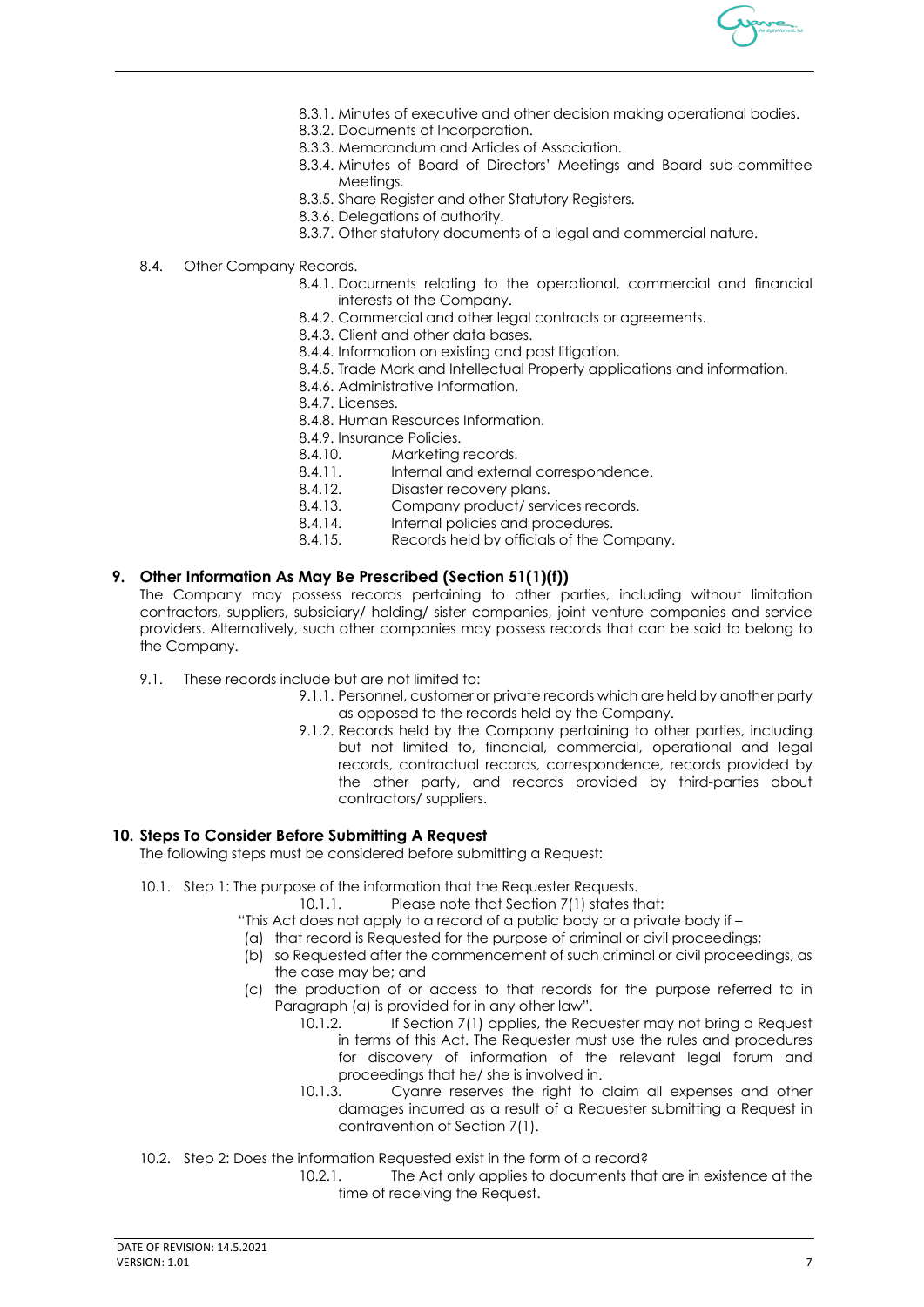

- 10.2.2. The Act does not compel anyone to create a record which is not yet in existence at the time the Request is made.
- 10.3. Step 3: Is the document in the possession or under the control of Cyanre?
	- The Act provides that the Requested record must be in Cyanre's possession or under its control. If the document is not in Cyanre's possession, the Requester must Request the record from the party under whose possession or control it is.

## **11. Access: Procedure, Availability And Prescribed Fees**

- 11.1. How to Request a Record (Section 53):
	- 11.1.1. Requests for access to Records must be made to the Information Officer on the prescribed form (Annexure 1). The prescribed form is also available on the website of the South African Human Rights Commission at www.sahrc.org.za.<br>1112 Failure to make use of the prescribed for
	- Failure to make use of the prescribed form could result in your Request being refused or delayed.
	- 11.1.3. Address your Request to the Head of the Company (CEO) or the Information Officer at the address, fax number or electronic mail address referred to in 4 above.
	- 11.1.4. A Request for access to a Record must be accompanied by payment of an initial non-refundable Request fee of **R57.50** (inclusive of VAT). This fee is not applicable to personal Requests, i.e. individual seeking access to Records pertaining to him/ herself. The Act sets out further fees which could be applicable to your Request. These fees are available under Annexure 2.
	- 11.1.5. Should the Information Officer be of the opinion that fulfilment of the Request will require more time than the prescribe hours, the Requester will be informed to pay a deposit, of no more than a third of the above Request fee. In the event that the Request is denied, the deposit will be refunded to the Requester.<br>11.1.6. The Requester must provide suffice
	- The Requester must provide sufficient detail on the Request Form to enable the Information Officer to clearly identify:
	- 11.1.6.1. The record(s) Requested.
	- 11.1.6.2. The Requester (positive proof of identification).
	- 11.1.6.3. The format of access required:
		- i. the postal address and fax number of the Requester in the Republic; and
		- ii. if the Requester wishes to be informed of the decision in any manner (in
			- addition to written), the manner and particulars thereof.
		- 11.1.7. Access is not automatic. The Requester must therefore identify the right he/ she is seeking to exercise or protect and provide an explanation as to why the Requested Record is required for the exercise or protection of that right.
		- 11.1.8. If a Request is made on behalf of a person, the Requester must then submit proof, to the satisfaction of the Information Officer, of his/ her authority to make the Request. Failure to do so will result in the Request being rejected.
- 11.2. Decision on Request (Section 56):
	- 11.2.1. The Requester will be notified, within 30 (thirty) days, in the manner indicated by him/ her of the outcome of his/ her Request, alternatively whether an extension not exceeding 30 (thirty) days is required to deal with the Request.
	- 11.2.2. If the Request for access is granted, a further access fee must be paid for the reproduction, the search and preparation of the Records as well as for any time that has exceeded the prescribed hours to search and prepare the Record for disclosure. Access will be withheld until the Requester has made payment of the applicable fee(s).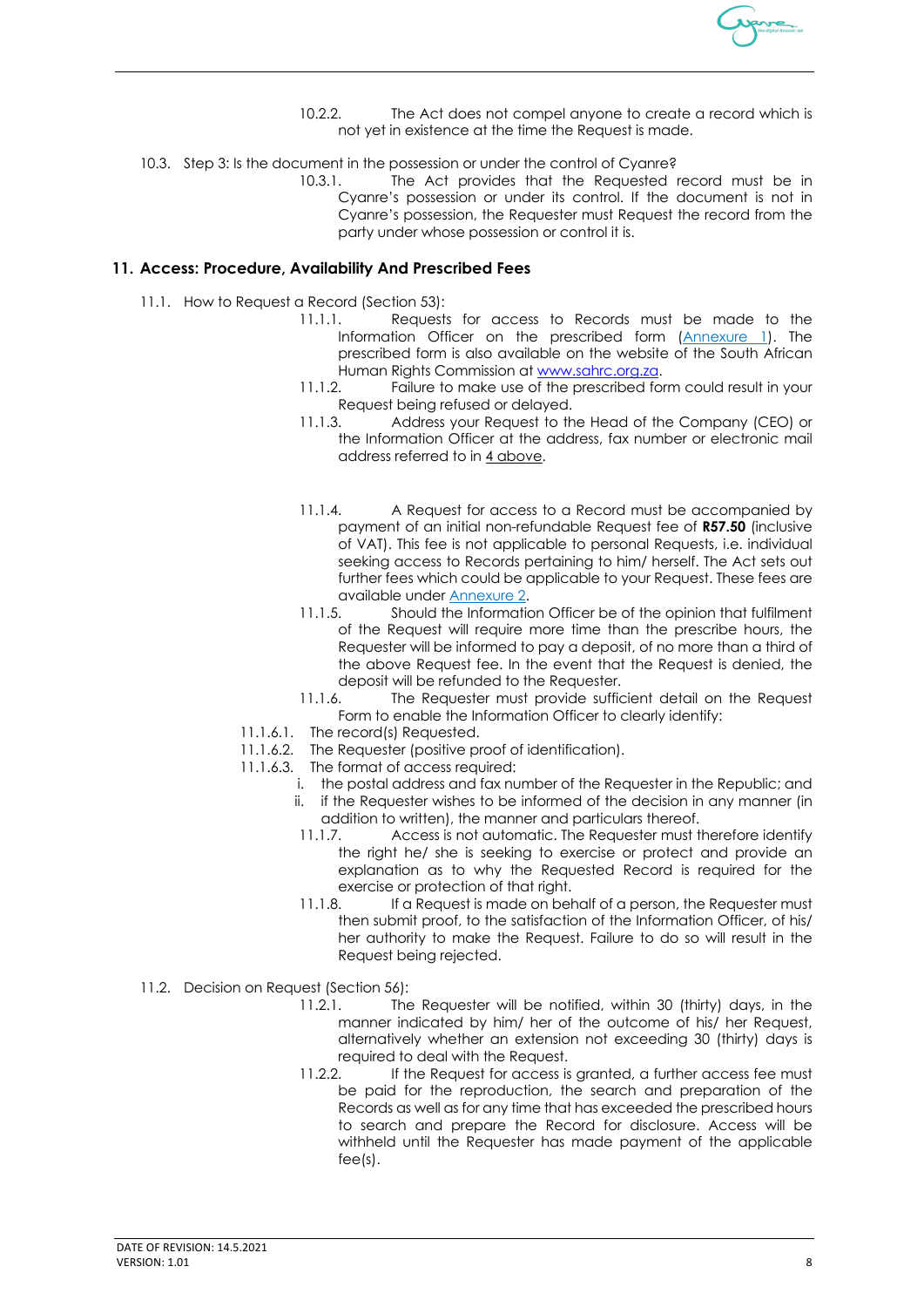

- 11.2.3. If the Request for access is refused, reasons for the refusal will be provided and the Requester will be advised that he/ she may lodge an application with a court against the refusal of the Request, as well as the procedure for lodging the application.
- 11.2.4. The main grounds for refusal of a Request relates to:
- 11.2.4.1. the unreasonable disclosure of personal information about a third-party, including a deceased person (subject to section 63(2) of the Act);
- 11.2.4.2. disclosure that could reasonably be expected to endanger the life or physical safety of an individual;
- 11.2.4.3. the disclosure that would likely prejudice or impair, inter alia
	- i. the security of a building, structure or system, including but not limited to, a computer or communication system;
	- ii. a means of transport; or
	- iii. any other property;
- 11.2.4.4. mandatory protection of the privacy of a third-party who is a natural person, which would involve unreasonable disclosure of personal information of that natural person;
- 11.2.4.5. mandatory protection of commercial information of a third-party, if the record contains:
	- i. trade secrets of that third-party;
	- ii. financial, commercial, scientific or technical information which disclosure could likely cause harm to the financial or commercial interest of that third-party; or
	- iii. information disclosed in confidence by a third-party to Cyanre, if the disclosure could put that third-party at a disadvantage in negotiations or commercial competition;
- 11.2.4.6. mandatory protection of confidential information of third-parties if it is protected in terms of any agreement;
- 11.2.4.7. mandatory protection of the safety of individuals and the protection of property;
- 11.2.4.8. mandatory protection of records which would be regarded as privileged in legal proceedings;
- 11.2.4.9. commercial activities of Cyanre, which may include:
	- i. trade secrets of Cyanre;
	- ii. financial, commercial, scientific or technical information which disclosure could likely cause harm to the financial or commercial interest of Cyanre;
	- iii. information which, if disclosed could put Cyanre at a disadvantage in negotiations or commercial competition;
	- iv. a computer programme which is owned by Cyanre and which is protected by copyright; or
	- v. the research information of Cyanre or a third-party, if its disclosure would disclose the identity of Cyanre, the researcher or the subject matter and would place the research at a serious disadvantage; or
- 11.2.4.10. requests for information which is clearly frivolous or vexations, or which
	- involve unreasonable diversion of resources.
	- 11.2.5. The Requester may lodge an internal appeal or an application to court against the tender or payment of the Request fee.
- 11.3. Records that cannot be found or that are lost:
	- 11.3.1. If all reasonable steps have taken to find a Requested record, and there are reasonable grounds to believe the record is in Cyanre's possession but cannot be found or does not exist, Cyanre's Information Officer will notify the Requester, by way of affidavit or affirmation as prescribed by the Act, that it is not possible to give access to the Requested record.
	- 11.3.2. If, after notice is given as per 11.3.1 above, the record is found, the Requester concerned must be given access to the record, unless access is refused on any of the refusal grounds provided for in the Act.
- 11.4. Remedies Available when a Request is Refused:
	- 11.4.1. Cyanre does not have an internal appeal procedure.
	- 11.4.2. Any decision made by the Information Officer is final.
	- 11.4.3. Should the Requester not be satisfied, the Requester should exercise the external remedies provided for in the Act.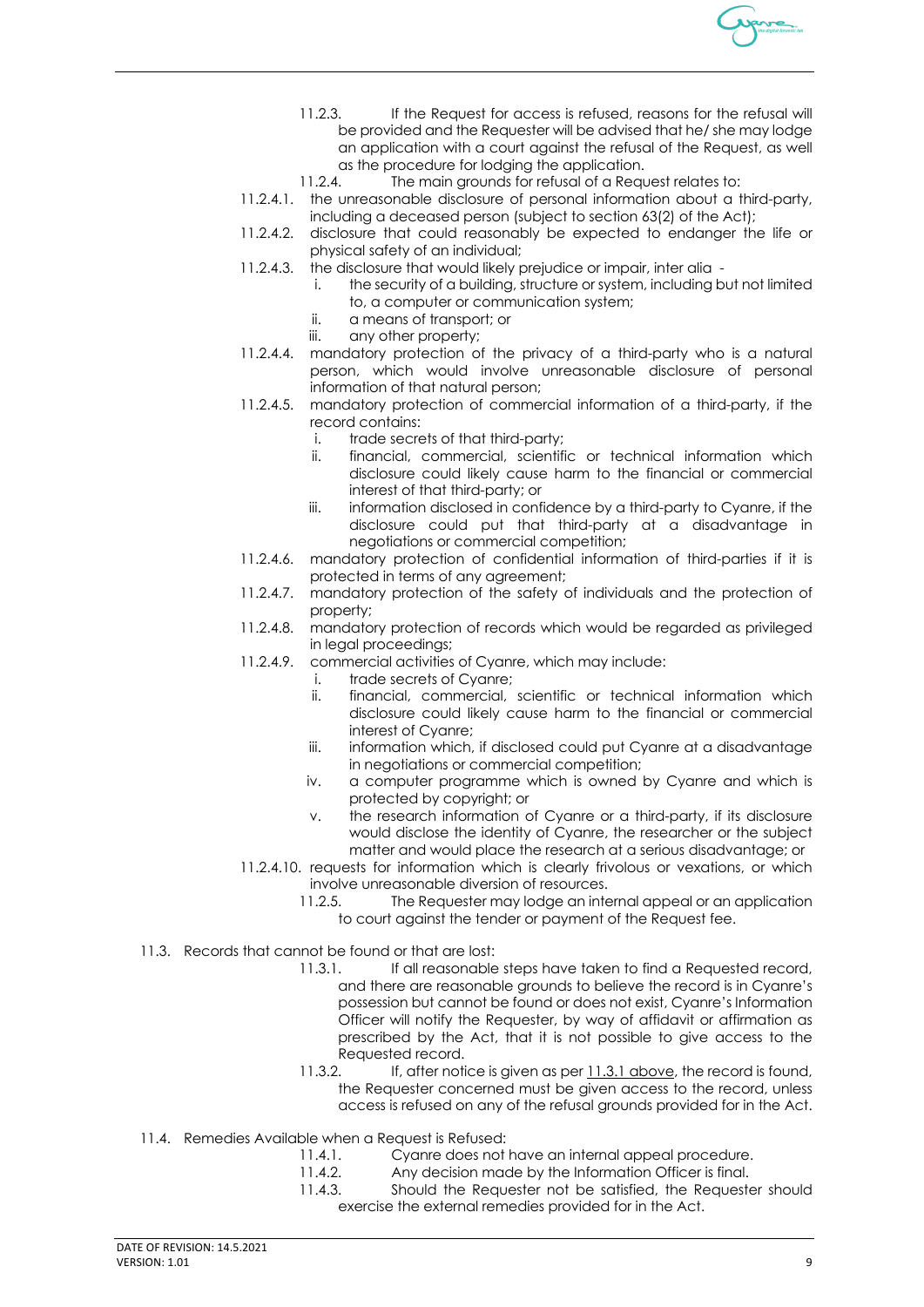

- 11.5. Limitation of Liability:
	- 11.5.1. Cyanre is relieved from liability and shall have no duty whatsoever in relation to:
	- 11.5.1.1. the integrity or accuracy of the information Requested;
	- 11.5.1.2. any delay associated with the delivery except to comply with the procedures stipulated herein; and/ or
	- 11.5.1.3. that the information Requested will conform with the requirements of the Requester except that it should correspond with the title and description provided by the Requester.

# **12. Availability**

- 12.1. This manual is available on the Cyanre website, https://www.cyanre.co.za/, alternatively at: Unit 5 Norma Jean Square, 244 Jean Avenue, Centurion, Gauteng, 0157, during office hours: 08:00 - 17:00, Monday to Friday, excluding Public Holidays and Weekends in the Republic of South Africa.
- 12.2. Fees:

The fees payable in respect of access to Records are attached as Annexure 2.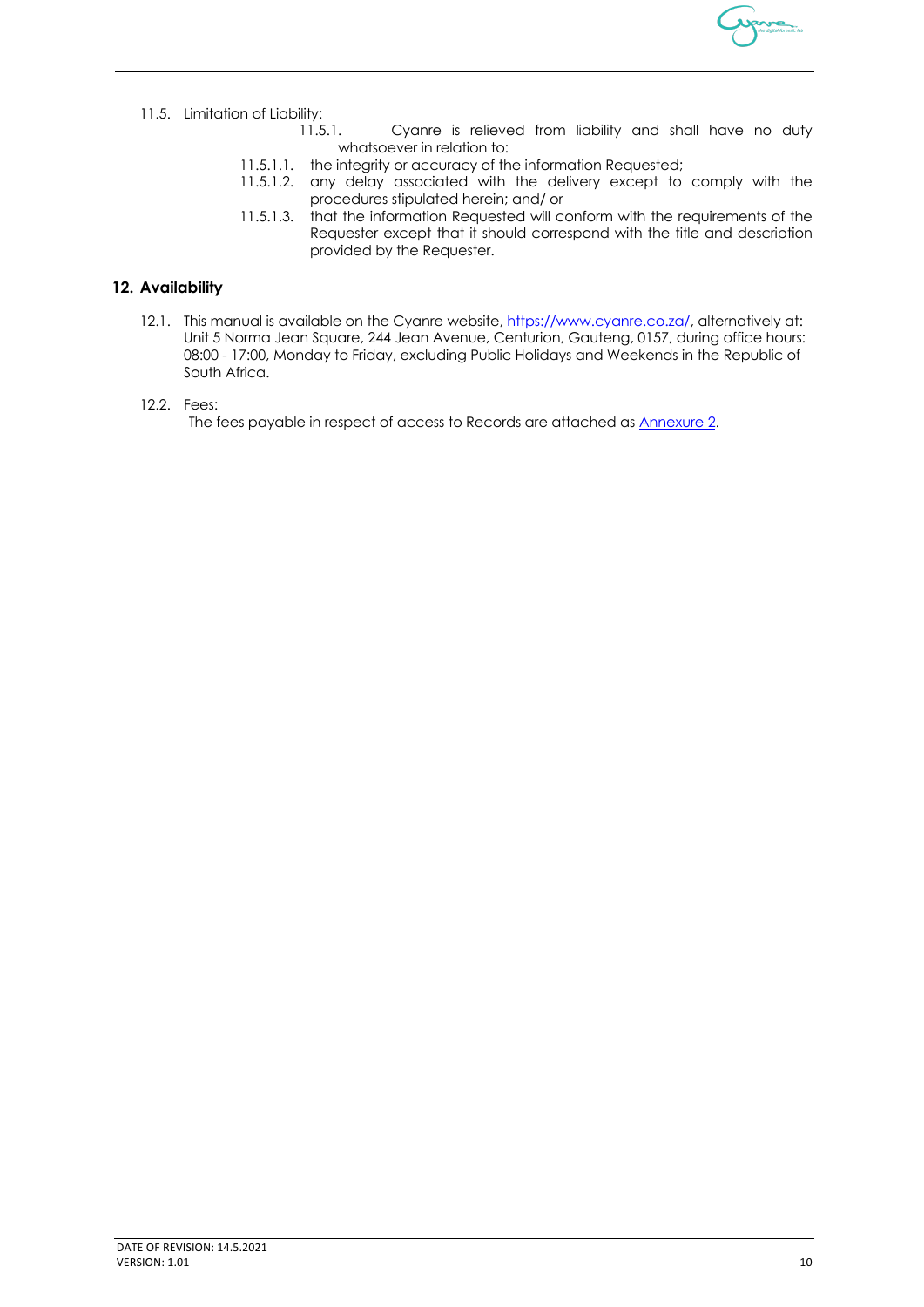

# **ANNEXURE 1: FORM C**

# **Request For Access To Record Of Private Body**

(Section 53(1) of the Promotion of Access to Information Act, 2000 (Act No. 2 of 2000)) [Regulation 10]

# **1. Particulars Of Private Body**

#### **2. Particulars Of Person Requesting Access To The Record**

The particulars of the person who Requests access to the Record must be given below. The address and/ or fax number in the Republic to which the information is to be sent must be given.

Proof of the capacity in which the Request is made, if applicable, must be attached.

# 2.1. Full Names and Surname:

#### 2.2. Identity Number:

#### 2.3. Postal Address:

| Telephone<br>Number: |  |
|----------------------|--|
| Fax Number:          |  |
| E-mail<br>Address:   |  |

2.4. Capacity in which Request is made, when made on behalf of another person (Please attach any proof of your capacity, if available):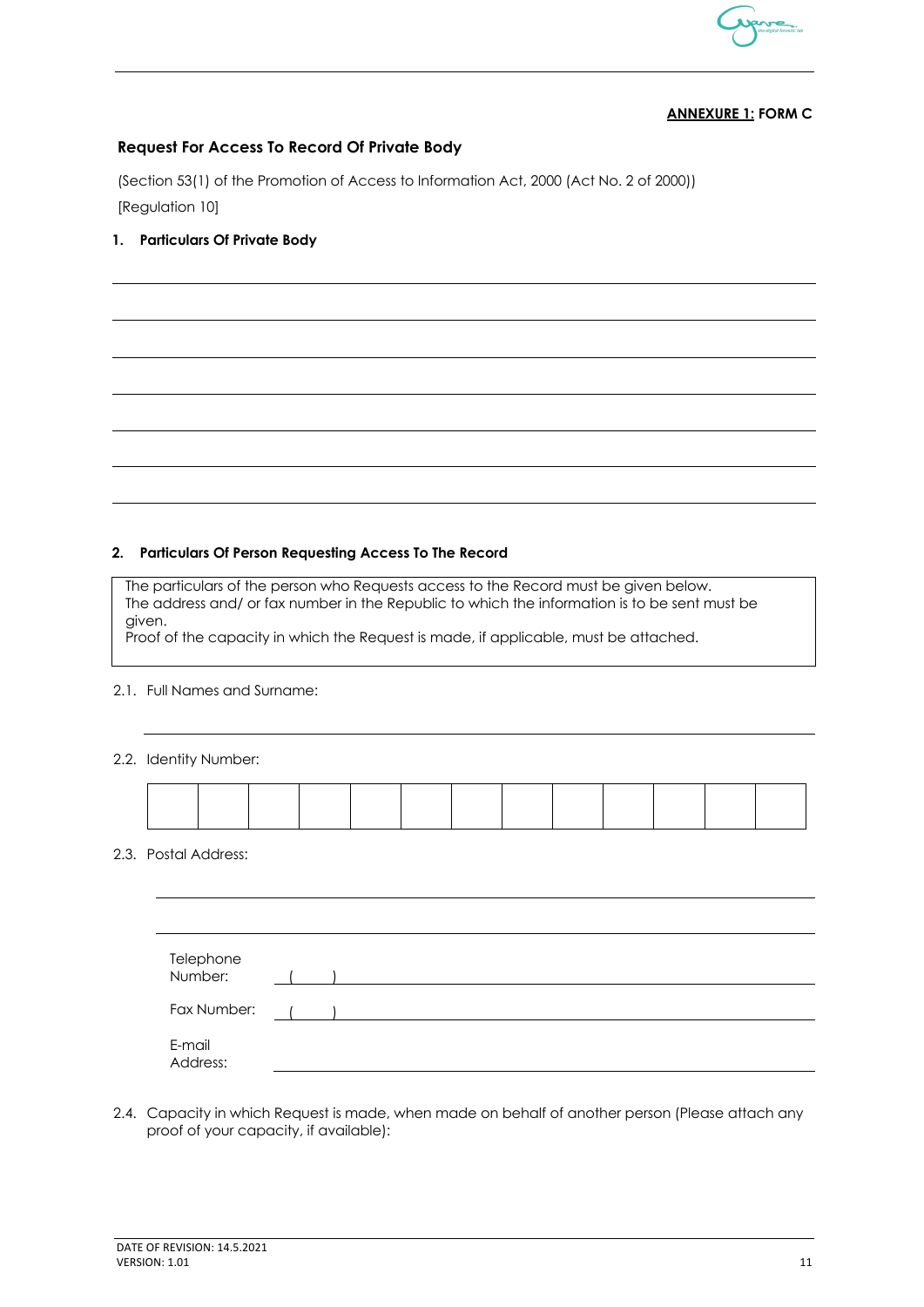

# **3. Particulars Of Person On Whose Behalf Request Is Made**

This section must be completed ONLY if a Request for information is made on behalf of another person.

#### 3.1. Full Names and Surname:

#### 3.2. Identity Number:



# 3.3. Particulars of Record:

Provide full particulars of the Record to which access is Requested, including the reference number if that is known to you, to enable the Record to be located. If the provided space is inadequate, please continue on a separate folio and attach it to this form.

The Requester must sign all the additional folios.

3.4. Description of the Record or relevant part of the Record:

- 3.5. Reference number, if available:
- 3.6. Any further particulars of the Record: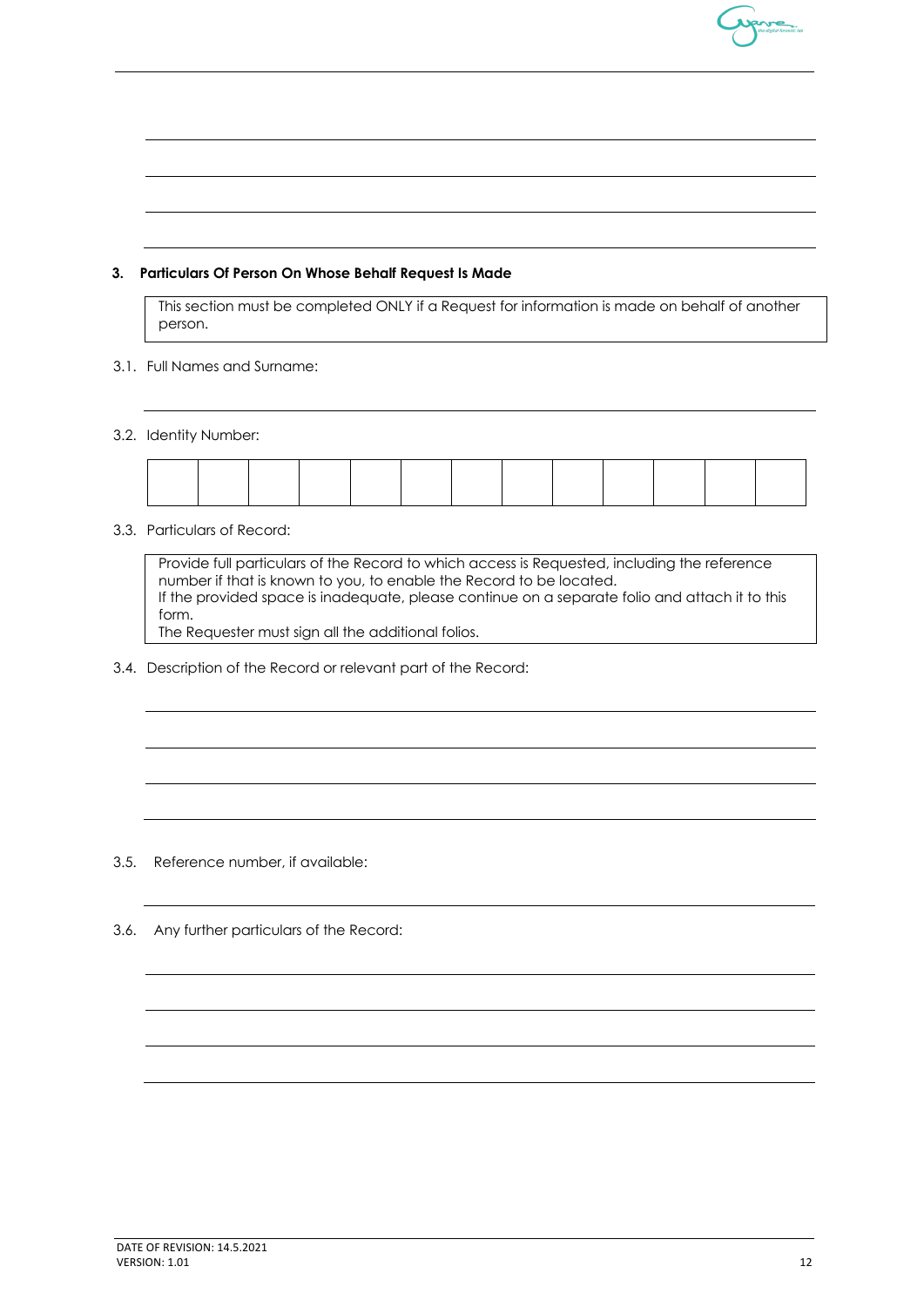

# **4. Fees**

A Request for access to a Record, other than a Record containing personal information about you, will be processed only after a Request fee has been paid. You will be notified of the amount payable as the Request fee.

The fee payable for access to a Record depends on the form in which access is required and the reasonable time required to search for and prepare a Record.

If you qualify for exemption of the payment of any fee, please state the reason for exemption.

4.1. Reason for exemption of payment of the fee (if any):

# **5. Form Of Access To Record**

| If you are prevented by a disability to read, view or listen to the Record in the form of access<br>provided for in 1 to 4 hereunder, state your disability and indicate in which form the Record is<br>required.                                                                                                                                                                                               |                                                                                                                                   |                                                                                                                                       |  |  |  |            |                                                      |     |
|-----------------------------------------------------------------------------------------------------------------------------------------------------------------------------------------------------------------------------------------------------------------------------------------------------------------------------------------------------------------------------------------------------------------|-----------------------------------------------------------------------------------------------------------------------------------|---------------------------------------------------------------------------------------------------------------------------------------|--|--|--|------------|------------------------------------------------------|-----|
|                                                                                                                                                                                                                                                                                                                                                                                                                 | Disability:<br>Form in which Record is required:                                                                                  |                                                                                                                                       |  |  |  |            |                                                      |     |
|                                                                                                                                                                                                                                                                                                                                                                                                                 | Mark the appropriate box with an X.                                                                                               |                                                                                                                                       |  |  |  |            |                                                      |     |
| NOTES:<br>Compliance with your Request in the specified form may depend on the form in which the<br>Record is available.<br>Access in the form Requested may be refused in certain circumstances. In such a case you will<br>be informed if access will be granted in another form.<br>The fee payable for access to the Record, if any, will be determined partly by the form in which<br>access is Requested. |                                                                                                                                   |                                                                                                                                       |  |  |  |            |                                                      |     |
|                                                                                                                                                                                                                                                                                                                                                                                                                 | If the Record is in written or printed form:                                                                                      |                                                                                                                                       |  |  |  |            |                                                      |     |
|                                                                                                                                                                                                                                                                                                                                                                                                                 | Copy of Record*                                                                                                                   |                                                                                                                                       |  |  |  |            | Inspection of Record                                 |     |
| $etc.$ :                                                                                                                                                                                                                                                                                                                                                                                                        | If Record consists of visual images<br>(This includes photographs, slides, video recordings, computer-generated images, sketches, |                                                                                                                                       |  |  |  |            |                                                      |     |
|                                                                                                                                                                                                                                                                                                                                                                                                                 | View<br>the<br>Copy of the images*<br>Transcription of the images*<br>images                                                      |                                                                                                                                       |  |  |  |            |                                                      |     |
|                                                                                                                                                                                                                                                                                                                                                                                                                 | If Records consists of Records, words or information which can be reproduced in sound:                                            |                                                                                                                                       |  |  |  |            |                                                      |     |
|                                                                                                                                                                                                                                                                                                                                                                                                                 | Listen to the soundtrack (Audio cassette)                                                                                         |                                                                                                                                       |  |  |  |            | Transcription of soundtrack*<br>(Written or printed) |     |
|                                                                                                                                                                                                                                                                                                                                                                                                                 | If Record is held on computer or in an electronic or machine - readable form:                                                     |                                                                                                                                       |  |  |  |            |                                                      |     |
|                                                                                                                                                                                                                                                                                                                                                                                                                 | Printed copy of<br>Record*                                                                                                        | Printed<br>of<br>Copy in computer readable<br>copy<br>information derived from<br>form* (USB drive or compact<br>the Record*<br>disc) |  |  |  |            |                                                      |     |
| If you Requested a copy or transcription of a Record<br>(above), do you wish the copy or transcription to be posted                                                                                                                                                                                                                                                                                             |                                                                                                                                   |                                                                                                                                       |  |  |  | <b>YES</b> |                                                      | NO. |
| to you?<br>Postage is payable.                                                                                                                                                                                                                                                                                                                                                                                  |                                                                                                                                   |                                                                                                                                       |  |  |  |            |                                                      |     |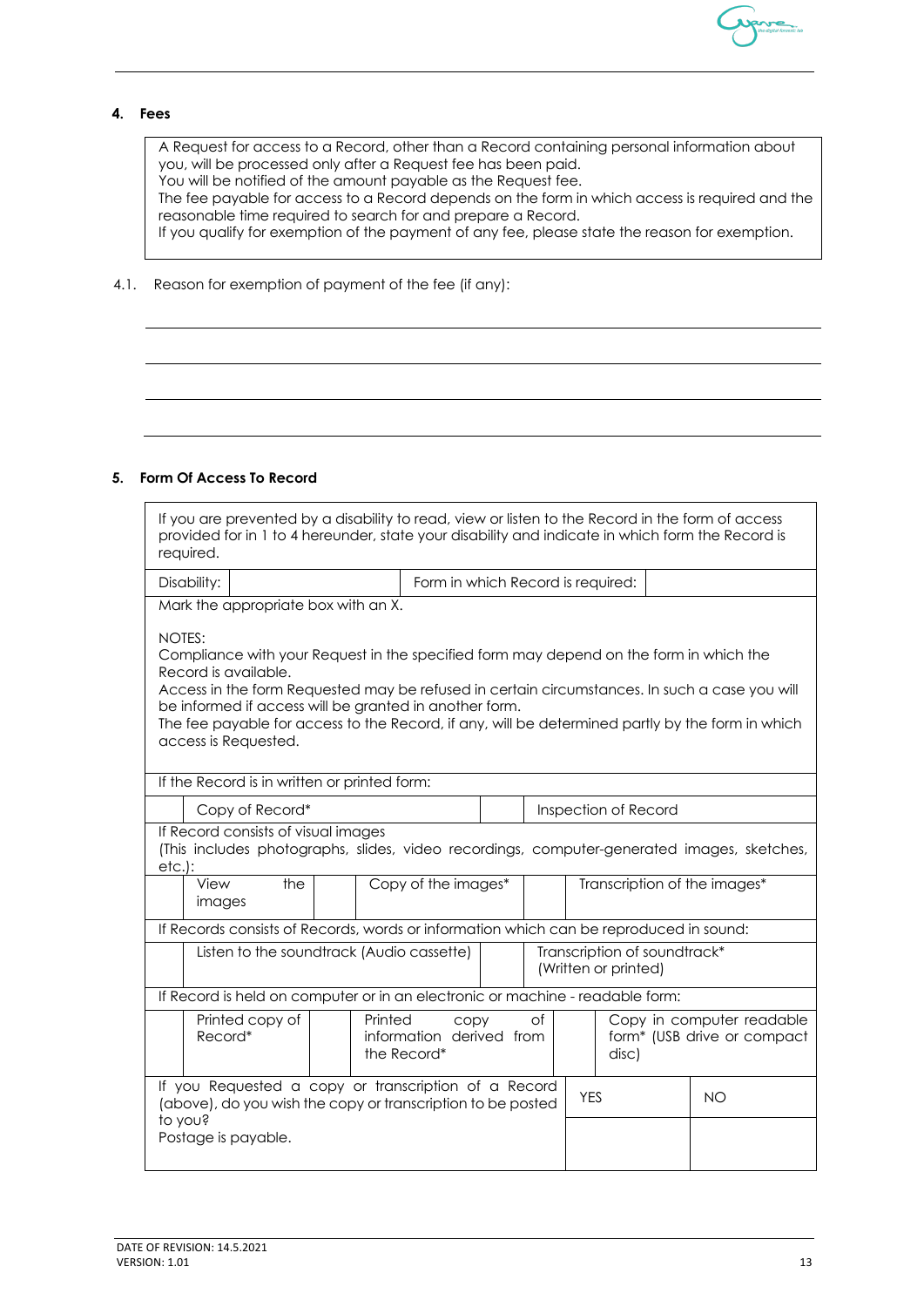

## **6. Particulars Of Right To Be Exercised Or Protected**

If the space is inadequate, please continue on a separate folio and attach it to this form. The Requester must sign all the additional folios.

6.1. Indicate which right is to be exercised or protected:

6.2. Explain why the Requested Record is required for the exercising or protection of the aforementioned right:

**7.** Notice of decision regarding Request for access

You will be notified in writing whether your Request has been approved/ denied. If you wish to be informed in another manner, please specify the manner and provide the necessary particulars to enable compliance with your Request.

7.1. How would you prefer to be informed of the decision regarding your Request for access to the Record?

Signed at\_\_\_\_\_\_\_\_\_\_\_\_\_\_\_\_\_\_\_\_\_\_\_\_\_\_\_ this\_\_\_\_\_\_\_\_\_ day of \_\_\_\_\_\_\_\_\_\_\_\_\_\_\_\_\_\_\_\_\_\_ 20 \_\_\_\_\_

SIGNATURE OF REQUESTER / PERSON ON WHOSE BEHALF REQUEST IS MADE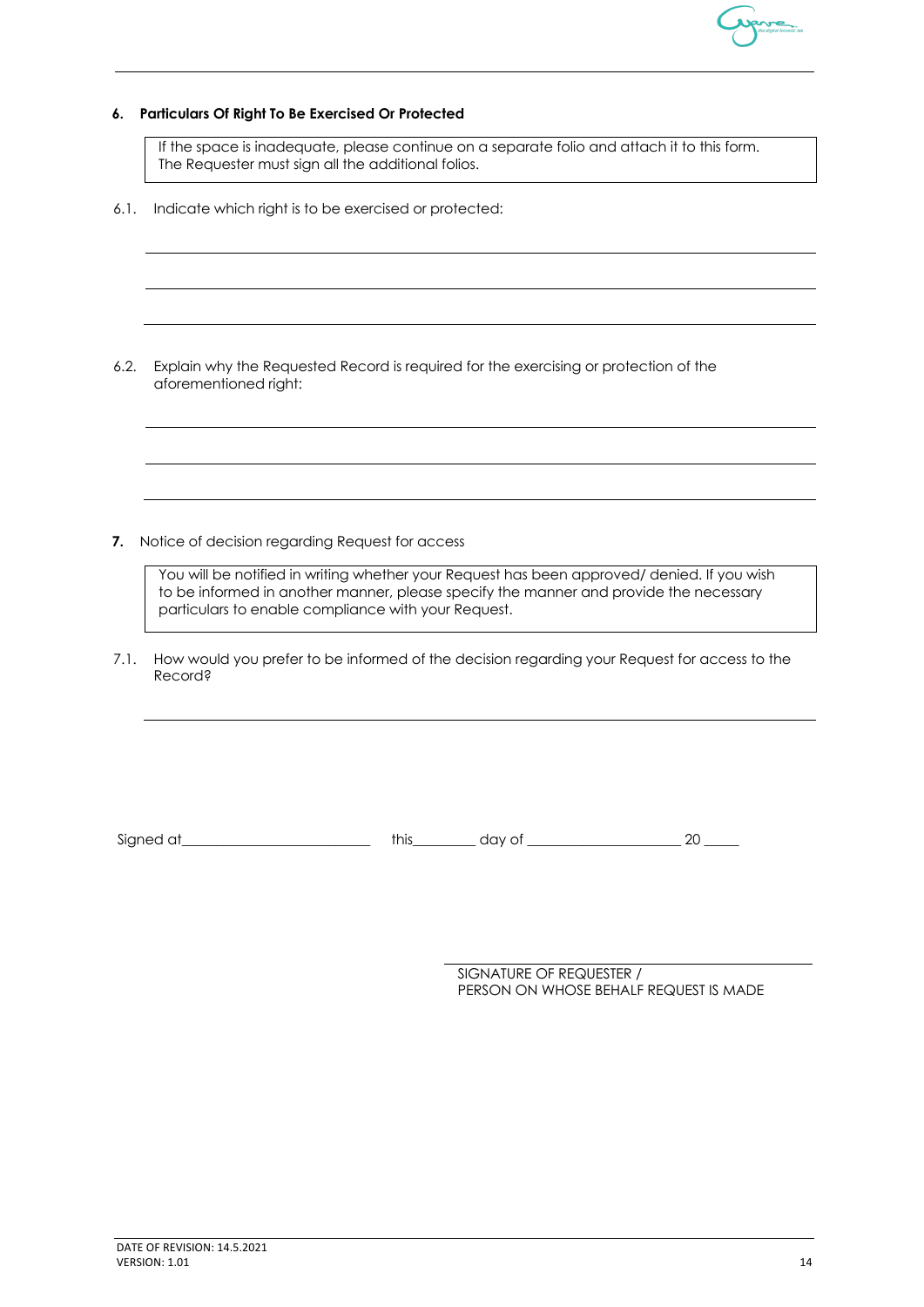

# **ANNEXURE 2: FEES PAYABLE**

 $\mathbf{I}$ 

#### **1. Copy of manual**

The fee for a copy of the manual is R1,10 for every photocopy of an A4-size page or part thereof.

#### **2. Reproduction fees**

The fees for preparation of Records referred to in regulation 11(1) are as follows:

|                                                                                                                           | Rand  |
|---------------------------------------------------------------------------------------------------------------------------|-------|
| For every photocopy of an A4-size page or part thereof                                                                    | 1,10  |
| For every printed copy of an A4-size page or part thereof held on a computer or in<br>electronic or machine-readable form | 0.75  |
| For a copy in a computer-readable form on:                                                                                |       |
| Compact disc                                                                                                              | 70,00 |
| USB drive                                                                                                                 | 70.00 |
| Transcription of visual images, for an A4-size page or part thereof                                                       | 40,00 |
| Copy of visual images                                                                                                     | 60.00 |
| Transcription of an audio Record, for an A4-size page or part thereof                                                     | 20,00 |
| For a copy of an audio record                                                                                             | 30,00 |
|                                                                                                                           |       |

#### **3. Request fee**

The Request fee payable by a Requester, other than a personal Requester, referred to in Regulation 11(2) is R50,00.

# **4. Access fees**

The access fees payable by a Requester referred to in regulation 11(3) are as follows:

|                                                                                                                                             | Rand  |
|---------------------------------------------------------------------------------------------------------------------------------------------|-------|
| For every photocopy of an A4-size page or part thereof                                                                                      | 1,10  |
| For every printed copy of an A4-size page or part thereof held on a computer or in<br>electronic or machine-readable form                   | 0.75  |
| For a copy in a computer-readable form on -                                                                                                 |       |
| USB drive                                                                                                                                   | 70,00 |
| Compact disc                                                                                                                                | 70,00 |
| Transcription of visual images, for an A4-size page or part thereof                                                                         | 40,00 |
| Copy of visual images                                                                                                                       | 60,00 |
| Transcription of an audio Record, for an A4-size page or part thereof                                                                       | 20,00 |
| To search for and prepare the Record for disclosure for each hour or part of an hour<br>reasonably required for such search and preparation | 30,00 |
|                                                                                                                                             |       |

#### **5. For purposes of section 22(2) of the Act, the following applies:**

- 5.1 Six hours as the hours to be exceeded before a deposit is payable; and
- 5.2 One third of the access fee is payable as a deposit by the Requester. The actual postage is payable when a copy of a Record must be posted to a Requester.